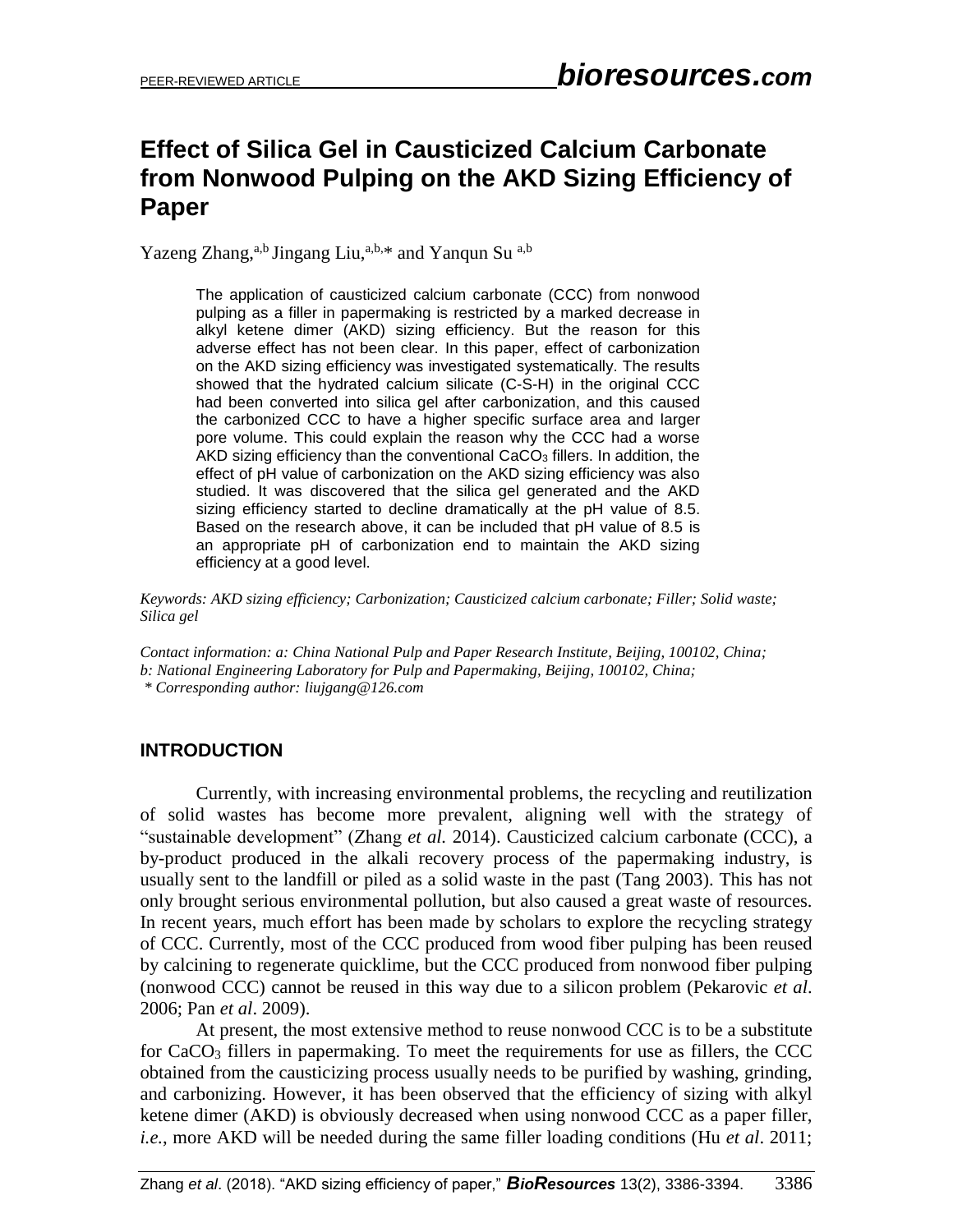Liu *et al*. 2014). So far, the reason for this adverse effect is not very clear. Many researchers believe that the reason is that CCC has a higher specific surface area and larger pore volume compared with the commercial  $CaCO<sub>3</sub>$  fillers, such as ground calcium carbonate (GCC) and precipitated calcium carbonate (PCC). These CCC fillers will adsorb more AKD particles in the wet end of papermaking. As a consequence, more AKD would be adsorbed on the fillers rather than to the cellulose fibers, thus resulting in a low sizing efficiency (Wang *et al*. 2014; Yang *et al*. 2016; Wang *et al*. 2017). However, the reason why nonwood CCC has a higher specific surface area and larger pore volume is still unknown.

A previous study by the co-authors' team has found that the acid insoluble matter in calcium carbonate from straw pulping is the main factor affecting the efficiency of AKD sizing. It was presumed that this effect may be caused by the conversion of hydrated calcium silicate (C-S-H) to silica gel in the process of carbonization (Su *et al*. 2013). But there has been no valid proof to confirm it. In this study, the differences between original CCC and carbonized CCC, including physical properties, chemical components, and sizing performance, were investigated systematically. The reason why nonwood CCC had a bad sizing efficiency was explained scientifically. Meanwhile, a potential solution for improving the AKD sizing efficiency on nonwood CCC filled paper is proposed.

## **EXPERIMENTAL**

#### **Materials**

Original CCC (washed after obtaining from causticizing process), carbonized CCC and PCC were both obtained from a paper mill in China. The valuable information of these two samples is listed in Table 1. The AKD emulsion (with a solid content of 16.68%), cationic polyacrylamide (CPAM; with a molecular weight of 8,000,000), and hardwood bleached kraft pulp (HBKP) were also acquired from the same paper mill.

| Type of Filler | Ca(OH) <sub>2</sub> (%) | NaOH (%)<br>Acid Insoluble Matter (%) |      | pH Value |
|----------------|-------------------------|---------------------------------------|------|----------|
| Original CCC   | 4.65                    | 1.07                                  | 8.35 | 11.69    |
| Carbonized CCC | 0.53                    | 0.32                                  | 8.65 | 7.76     |

**Table 1.** The Valuable Information of Two Kinds of CCC

#### **Methods**

*Extraction of silica gel*

A suspension of original CCC with a concentration of 10% was first prepared. Then, 1 mol/L HCl solution was dropped into the suspension until the CCC was completely dissolved. Next, the suspension was filtered and washed with deionized water until the filtrate did not produce white sediments when tested with  $1 \text{ mol/L }$  AgNO<sub>3</sub> solution. A part of the filter residue was oven-dried at 105 ℃ for 4 h, and the other part was diluted with deionized water to form a suspension with a solid content of 10% for further loading use.

*Carbonization of original CCC*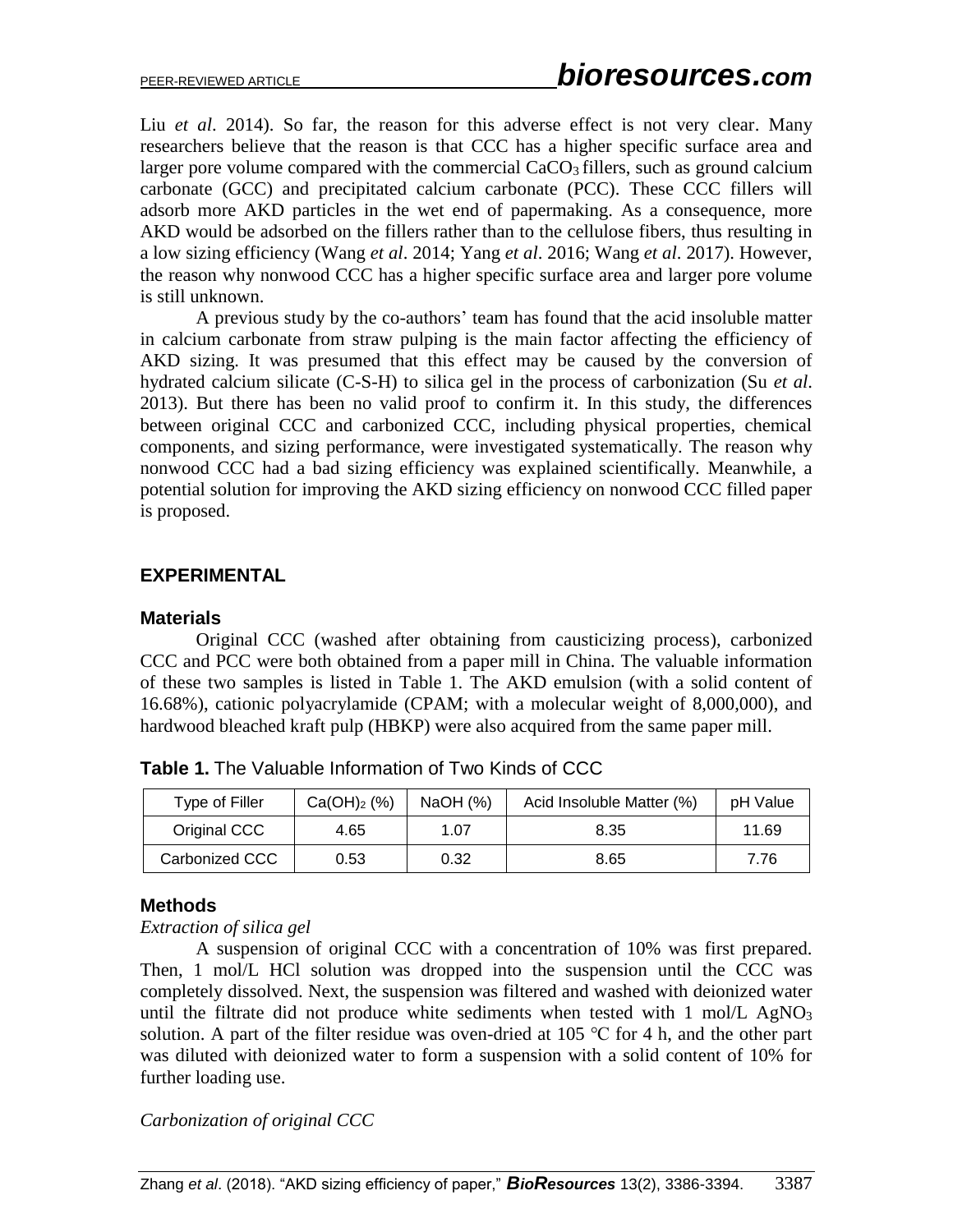A suspension of original CCC with a concentration of 10% was prepared and stirred at a room temperature. Carbon dioxide was then blown into the suspension to start the carbonization reaction until the pH value of the suspension reached the target value and stabilized for more than 4 h. According to the different predetermined target pH values (7.5, 8, 8.5, 9.5, 10.5, and 11.5), six kinds of carbonized CCC with different carbonization degrees were obtained.

#### *Preparation of handsheets*

The HBKP was beaten to 43  $\textdegree$ SR and diluted to a suspension of 0.5%. Then 0.35% AKD, 0.04% CPAM, and 25% fillers (all based on the oven-dry stock) were added into the suspension and mixed by stirring. The mixture was poured into the Rapid-Koethen sheet former to prepare handsheets with a basis weight of 60  $g/m<sup>2</sup>$ . The wet handsheets were pressed under a pressure of 4 kg/cm<sup>2</sup> for 3 min and dried at 95 °C for 5 min.

#### *Determination of AKD sizing efficiency*

The  $Cobb<sub>60</sub>$  value is usually used to evaluate AKD sizing efficiency. It is defined as the absorbed amount of water on an area of  $1 \text{ dm}^2$  when one side of the papersheet is exposed to a water pressure of 1 cm height for 60 s at the temperature of 23 °C  $\pm$  1 °C. The obtained handsheets were conditioned at 23 °C  $\pm$  1 °C and at a relative humidity of  $50\% \pm 2\%$  for 24 h before their Cobb<sub>60</sub> values were calculated according to Eq. 1,

$$
Cobb_{60} = (m_a - m_b) \times 100 \tag{1}
$$

where  $m_a$  is the weight of the sheet exposed to water (g), and  $m_b$  is the weight of the sheet before exposure (g).

#### *Analysis of Fourier transform infrared (FT-IR) spectra*

The FT-IR spectra of CCC and silica gel were obtained *via* a FT-IR spectrometer (Bruker Company, Karlsruhe, Germany). Each spectrum comprised of an average of 32 scans, recorded with OPUS software (Bruker Company, version 6.1, Karlsruhe, Germany) in the wavenumber range of 400 cm<sup>-1</sup> to 4000 cm<sup>-1</sup> with a resolution of 2 cm<sup>-1</sup> using a potassium bromide (KBr) disc. The KBr was pre-dried in the laboratory oven to reduce the interference from water.

#### *Determination of physical properties of CCC*

The detection of particle size was conducted using a 2000MU Malvern particle size analyzer (Malvern Company, Malvern, England). The specific surface area and total pore volume were measured by surface area measurement (Quantachrome NOVA 2000e, Orlando, America).

#### *Observation of micromorphology*

The surface morphology of CCC and silica gel was observed using a scanning electronic microscope (SEM; Hitachi S-3400, Tokyo, Japan) at a typical accelerating voltage of 15 kV. The samples were sputter-coated with gold (Hitachi, Tokyo, Japan) for 240 s by a S150 sputter coater prior to the SEM observation.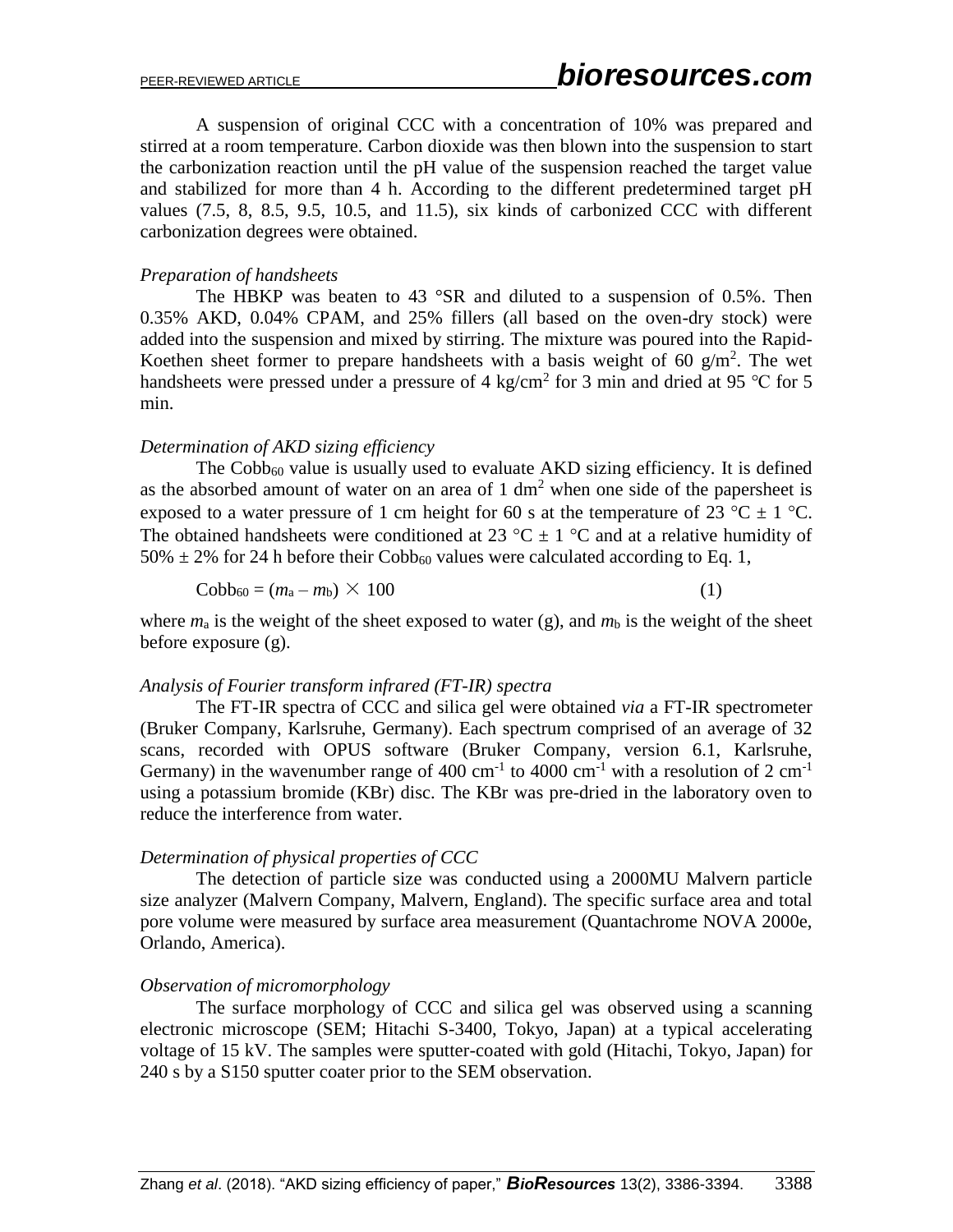# **RESULTS AND DISCUSSION**

# **Effect of Carbonization of CCC on AKD Sizing Efficiency**

To study the effect of carbonization of CCC on AKD sizing efficiency, the original CCC, ground CCC, and carbonized CCC were used as fillers to prepare handsheets. The average particle size of CCC samples and the  $Cobb_{60}$  value of the obtained handsheets are shown in Fig. 1. As shown, the average particle size of original CCC and ground CCC was very different, but their  $Cobb_{60}$  value was almost the same, which indicated that the particle size of CCC had little influence on the AKD sizing efficiency. The handsheet filled with carbonized CCC had a very high  $Cobb<sub>60</sub>$  value that reflected its low sizing efficiency, which proved that the carbonization of CCC probably had a negative impact on the sizing efficiency.



Fig. 1. The average particle size and *Cobb*<sub>60</sub> value of original, ground, and carbonized CCC

## **Demonstration of the Generation of Silica Gel During Carbonization and Its Effect on AKD Sizing Efficiency**

The nonwood CCC generally contains a certain amount of acid insoluble matter, in which the main component is the silicon matter. The acid insoluble matter of the CCC used in this study was approximately 8.35% (based on the dry weight of the filler), as listed in Table 1. The authors' previous study conjectured that the hydrated calcium silicate (C-S-H) might transform into silica gel in the carbonization (Su *et al*. 2013). To confirm this hypothesis, the chemical structure, physical properties, and micromorphology of original CCC, carbonized CCC, and silica gel extracted from original CCC were studied and compared.

The FT-IR spectra of original CCC, carbonized CCC, and silica gel are shown in Fig. 2. The peak at 3690  $cm^{-1}$  in original CCC is the characteristic adsorption peak of -OH in calcium hydroxide (Guo *et al.* 1984). The absorption peak at 970 cm<sup>-1</sup> is assigned to the stretching vibration of Si-O in C-S-H, which also confirmed the existence of C-S-H in the original CCC (Yu *et al*. 1999; García-Lodeiro *et al*. 2008). The characteristic absorption peak of silica gel at  $1080 \text{ cm}^{-1}$  was observed in the silica gel sample that was extracted from the original CCC with hydrochloric acid. For the silica gel extracted from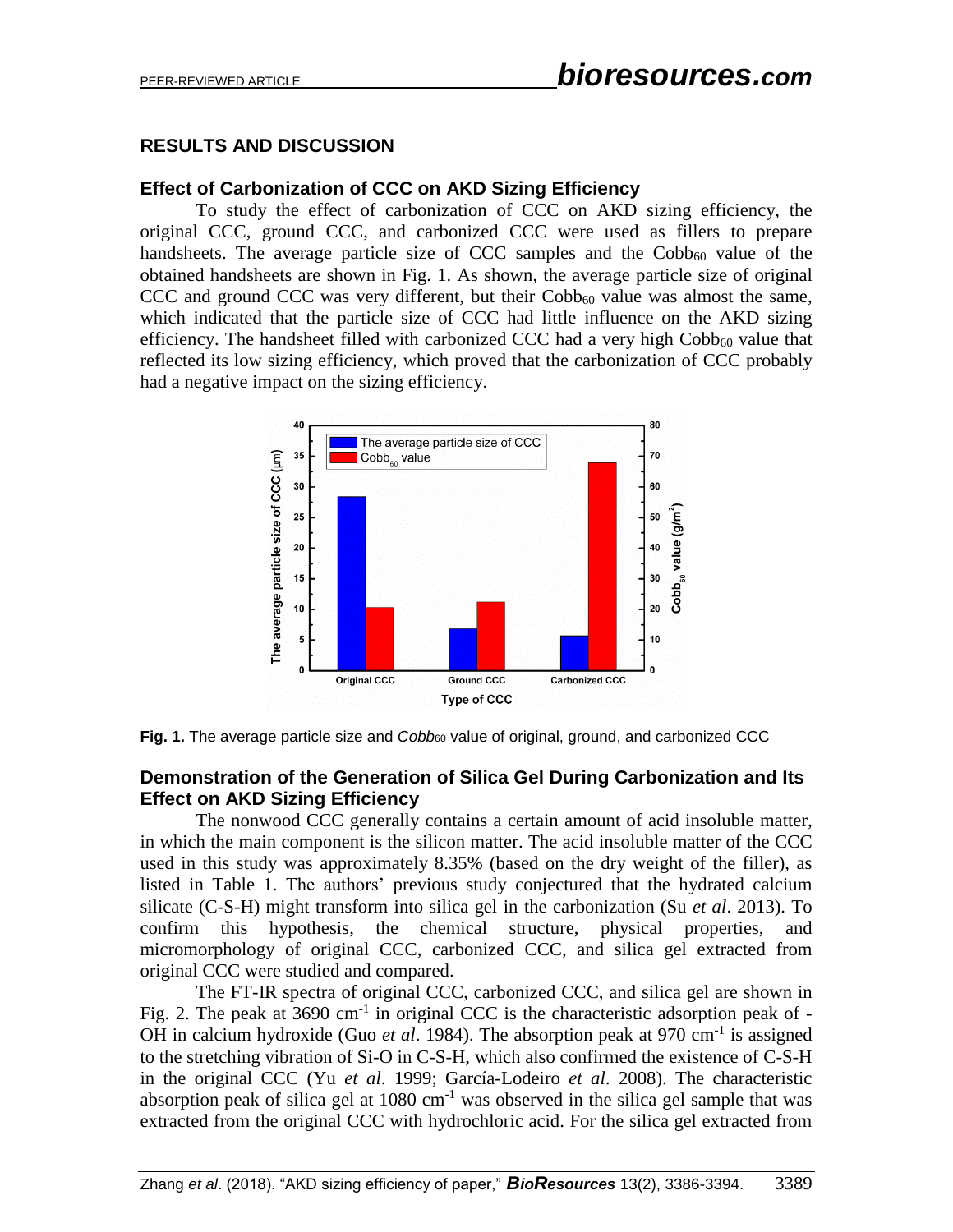CCC with hydrochloric acid, the strong and wide absorption band at  $1080 \text{ cm}^{-1}$  is assigned to the antisymmetric stretching vibration of Si-O-Si (Hidalgo *et al*. 2008; Wu and Ye 2016). This absorption was also observed in the carbonized CCC, indicating that C-S-H had been converted into silica gel after the carbonization. In addition, the peak at  $3690 \text{ cm}^{-1}$  was not present in carbonized CCC, which confirmed that nearly all of the calcium hydroxide had been carbonized into calcium carbonate, which was consistent with the results showed in Table 1. Therefore, it is possible to speculate that the following reaction will occur in CCC during the carbonization:

$$
C-S-H + CO2 \rightarrow CaCO3 + SiO2·nH2O
$$
 (1)



**Fig. 2.** The FT-IR spectra of original CCC, carbonized CCC, and silica gel

The specific surface area, total pore volume, and  $Cobb<sub>60</sub>$  value of original CCC, carbonized CCC, and silica gel are listed in Table 2. The specific surface area and total pore volume of CCC increased remarkably after carbonization. The Cobb $_{60}$  value of carbonized CCC was approximately four times higher than that of original CCC, confirming that the sizing efficiency was greatly reduced after the carbonization. The main reason for this decline was likely due to the increase in the specific surface area of CCC. It has been found that the silicon content of CCC is proportional to its specific surface area (Xia *et al*. 2015). Combined with the FT-IR analysis and the quite high specific surface area and  $Cobb_{60}$  value of silica gel, it can be inferred that the increase of the specific surface area and pore volume of CCC was due to the formation of silica gel during the carbonization.

|                                            | Original CCC | Carbonized CCC | Silica Gel |
|--------------------------------------------|--------------|----------------|------------|
| Specific Surface Area $(m^2 \cdot g^{-1})$ | 11.973       | 47.784         | 347.855    |
| Total Pore Volume $(cm3·g-1)$              | 0.0601       | 0.0850         | 0.6699     |
| $Cobb_{60}$ Value $(g·m-2)$                | 22.5         | 67.9           | 127.9      |

| Table 2. Physical Properties of Original CCC, Carbonized CCC, and Silica Gel |
|------------------------------------------------------------------------------|
|------------------------------------------------------------------------------|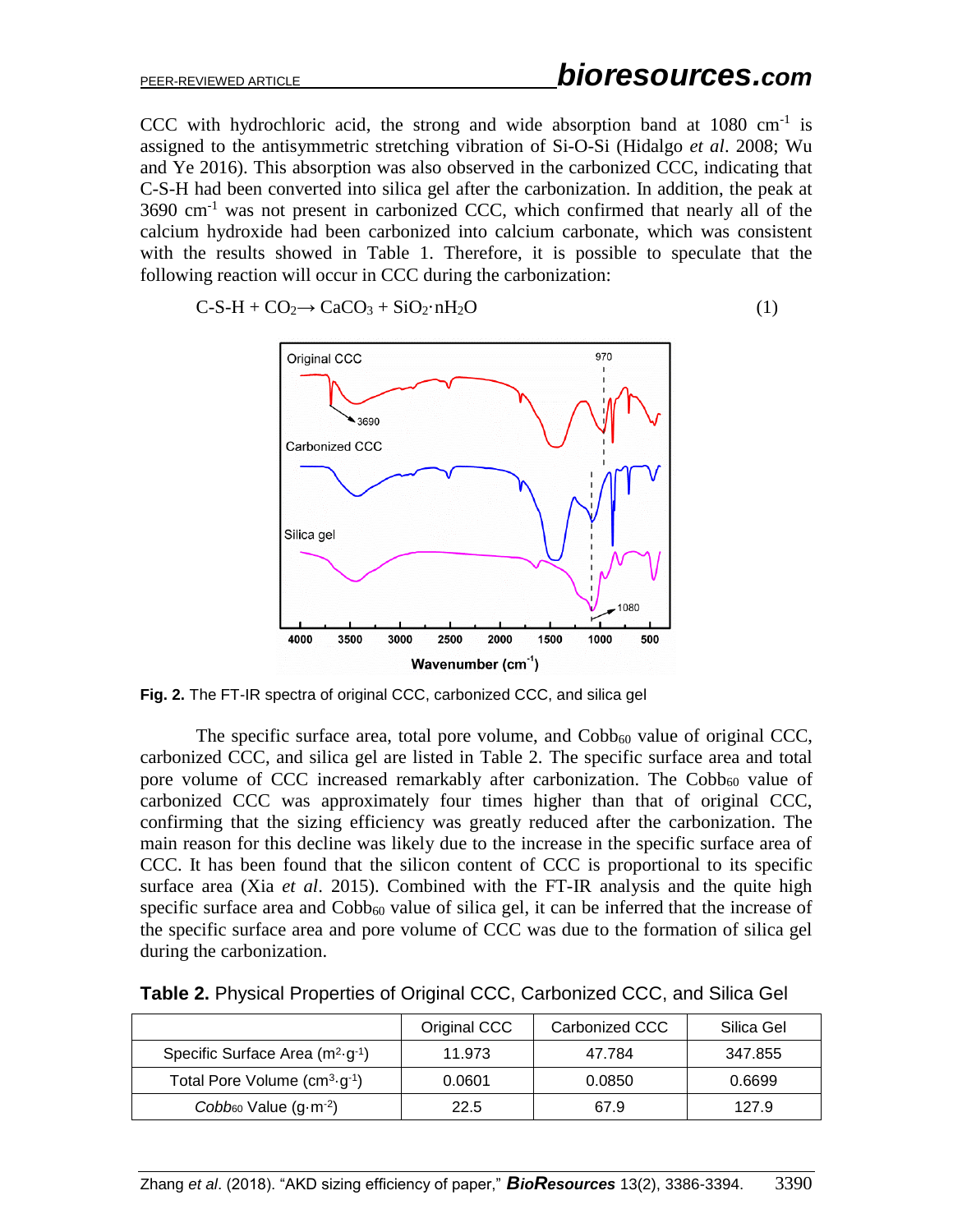The SEM images of original CCC, carbonized CCC, and silica gel are shown in Fig. 3. It can be seen that the original CCC had a compact lump structure (Fig. 3a), while silica gel had a loose flaky structure (Fig. 3c), each of which corresponded to their specific surface area and total pore volume. The structure of carbonized CCC (Fig. 3b) was similar to that of silica gel, which indicated that the formation of silica gel was likely to be the reason for the increase of specific surface area and total pore volume of CCC after carbonization. In the sizing, AKD particles can be adsorbed on the surface of carbonized CCC by physical or electrostatic interaction according to the migration mechanism (Wang *et al*. 2017). A larger specific surface area of carbonized CCC resulted in more AKD particles that were adsorbed. After drying, the adsorbed AKD particles were filled in or coating the surfaces of the pores of carbonized CCC instead of deposited on the pulp fibers, which resulted in a remarkable decrease in the AKD sizing efficiency.



**Fig. 3.** Microscope images of CCC and silica gel: a: original CCC; b: carbonized CCC; and c: silica gel

## **Control of the Formation of Silica Gel During Carbonization**

In the carbonization stage, carbon dioxide was used to reduce the pH value of the suspension to convert the excessive calcium hydroxide into calcium carbonate and neutralize the residual base. It is known that excessive residual base will affect the stability of the wet end of the paper machine, so the carbonization is very important and necessary. In fact, there was no exact pH value of carbonization end for the carbonization in practice. Generally, it is carbonized for several hours using carbon dioxide to ensure that the residual base reacts completely (Li 2002).



**Fig. 4.** FT-IR spectra of carbonized CCC samples obtained at different pH value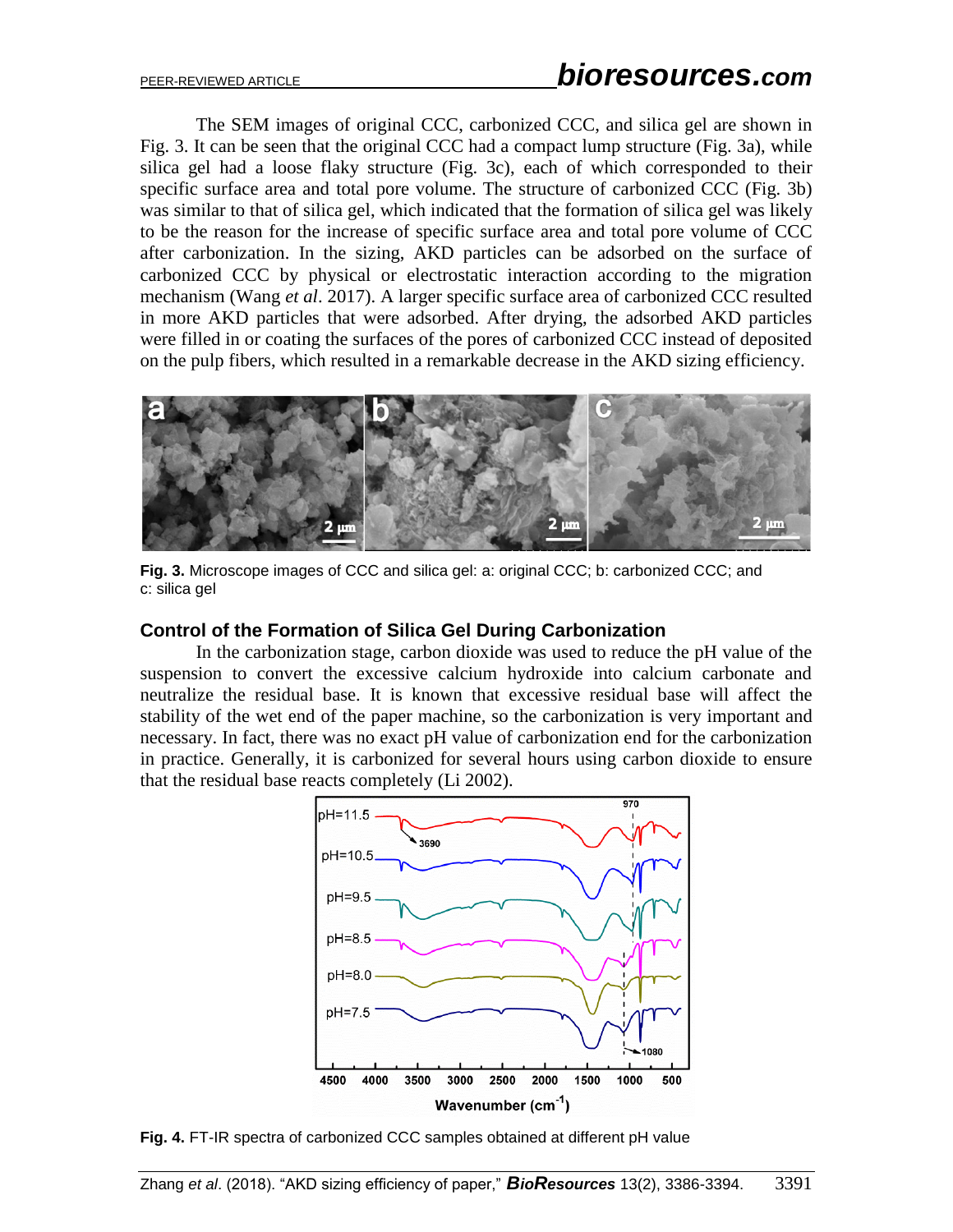To study the generation of silica gel, the products obtained at different pH values after carbonization were analyzed. The FT-IR spectra of the obtained carbonized CCC are shown in Fig. 4. When the pH value of the carbonization was equal to or greater than 9.5, the obtained product had an obvious absorption peak at  $970 \text{ cm}^{-1}$ , which indicated that the silicon element existed in the form of calcium silicate hydrated. When the pH value was reduced to 8.5 or less, the absorption peak at 970 cm<sup>-1</sup> nearly disappeared, and it shifted to the  $1080 \text{ cm}^{-1}$ , which indicated that the calcium silicate hydrated was gradually converting into silica gel. In addition, the absorption peak at  $3690 \text{ cm}^{-1}$ gradually weakened and disappeared, which suggested that the calcium hydroxide in the samples was gradually carbonized into calcium carbonate.

The Cobb<sub>60</sub> values of the handsheets filled with the obtained carbonized CCC samples at different pH values are shown in Fig. 5. It can be seen that the  $Cobb<sub>60</sub>$  value of the handsheets increased gradually from 22.3  $g/m^2$  to 34.1  $g/m^2$  when the pH value of carbonization reduced from 11.5 to 8.5, while the  $Cobb<sub>60</sub>$  value increased sharply from 34.1 g/m<sup>2</sup> to 67.9 g/m<sup>2</sup> when the pH value was reduced from 8.5 to 7.5. This was also consistent with the research above, namely that the formation of silica gel in CCC greatly reduced the sizing efficiency of AKD. Furthermore, the AKD sizing efficiency of paper filled with nonwood CCC can be improved by controlling the pH value of the carbonization. Moreover, the main purpose of carbonization is to remove the residual alkali, especially calcium hydroxide, in the original CCC to ensure the stability of the wet end of paper machine. It was concluded that the optimum pH value for carbonization could be set to 8.5, which can improve the AKD sizing efficiency and ensure the removal of most of the calcium hydroxide. Therefore, controlling the pH value of carbonization could be an effective way to solve the difficult use of nonwood CCC for papermaking fillers because of their high silicon content, and could thus help to promote the recovery and utilization of nonwood CCC in the paper industry.



Fig. 5. The changes of *Cobb*<sub>60</sub> value and content of calcium hydroxide with the carbonization

The pH at the end of carbonization was controlled to a value of 8.5, and then a comparison was made with PCC under the same loading conditions. The results are shown in Table 3. It could be found that the  $Cobb_{60}$  value had a remarkable decrease after optimization (controlling the pH value of carbonization), from 67.9 g/m<sup>2</sup> to 34.1 g/m<sup>2</sup>. But compared with the PCC, it still showed a difference. Our further study will focus on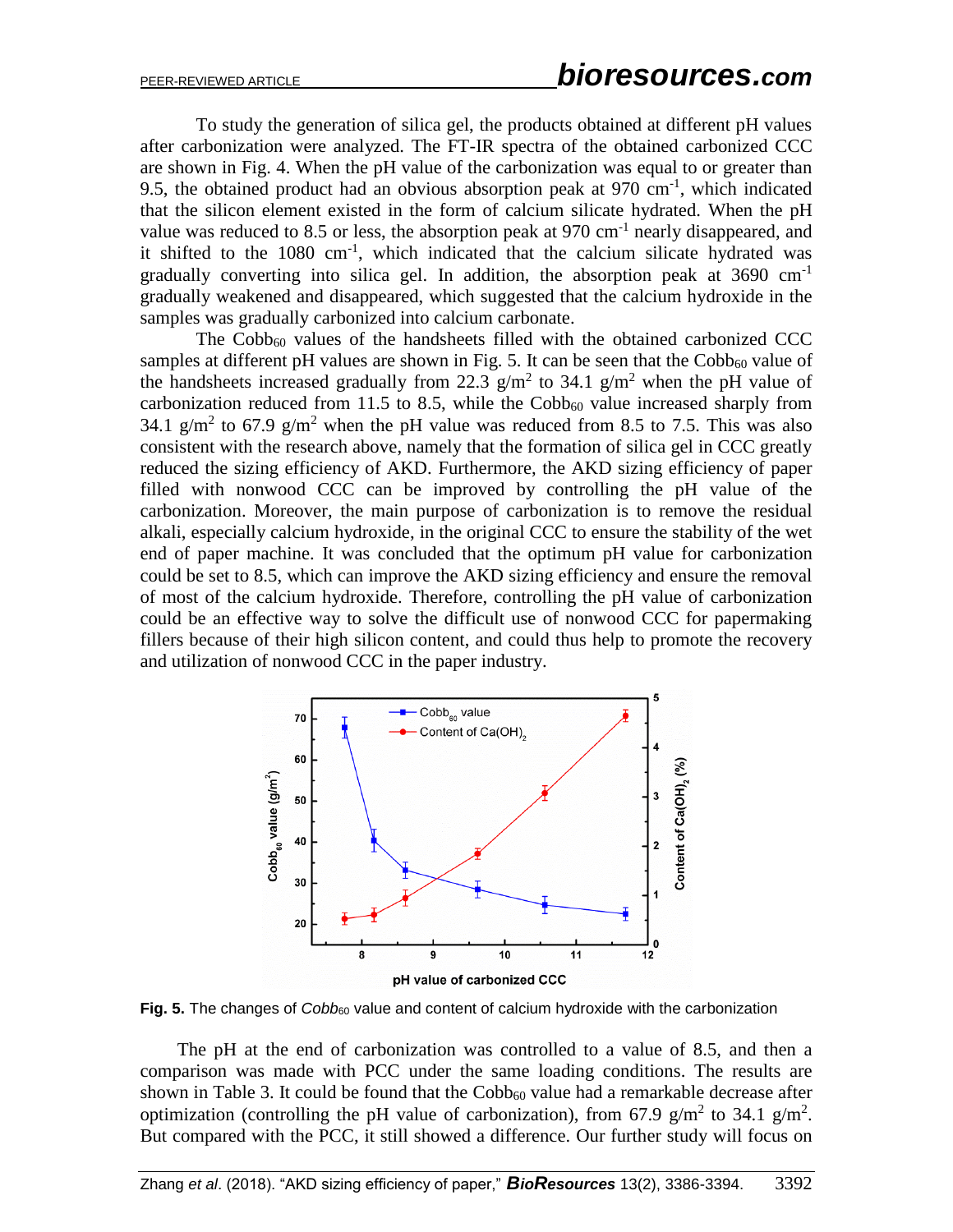other methods to improve the CCC's sizing efficiency, aiming to expand the application of CCC as a low-cost filler for the paper industry.

| Type of Filler              | <b>PCC</b> | CCC before<br>Optimization | CCC after<br>Optimization |  |
|-----------------------------|------------|----------------------------|---------------------------|--|
| $Cobb_{60}$ Value $(g·m-2)$ | 19.6       | 67.9                       | 34.1                      |  |

**Table 3.** Sizing Difference of PCC and Two Kinds of CCC

# **CONCLUSIONS**

- 1. In this paper, the effect of CCC from nonwood pulping on the AKD sizing efficiency of filled paper was studied. The results showed that the carbonization of CCC had a much greater influence on the AKD sizing efficiency compared with the grinding process. The analysis of chemical structure and micromorphology of CCC and extracted silica gel showed that the hydrated calcium silicate in CCC was changed into silica gel during the carbonization. The generation of silica gel increased the specific surface area of CCC four fold.
- 2. By controlling the pH value of the carbonization, the generation of silica gel was reduced. The optimal pH value was 8.5, at which most of the calcium hydroxide in CCC was transformed into calcium carbonate, and the AKD sizing efficiency of filled paper was improved remarkably.

# **ACKNOWLEDGMENTS**

The authors are grateful for the financial support from the National Key Research and Development Plan (Grant No. 2017YFE0102500), and the National Engineering Laboratory for Pulp and Papermaking.

# **REFERENCES CITED**

- García-Lodeiro, I., Fernández-Jiménez, A., Blanco, T., and Palomo, A. (2008). "FTIR study of the sol–gel synthesis of cementitious gels: C-S-H and N-A-S-H," *J. Sol-gel Sci. Techn.* 45(6), 63-72. DOI: 10.1007/s10971-007-1643-6
- Guo, B., Min, P. R., and Wang, G. B. (1984). "Carbonation of hydrated calcium silicates," *Journal of Silicate* 12(3), 287-295. DOI: 10.14062/j.issn.0454- 5648.1984.03.006
- Hidalgo, A., Domingo, C., Garcia, C., Petit, S., Andrade, C., and Alonso, C. (2008). "Microstructural changes induced in Portland cement-based materials due to natural and supercritical carbonation," *J. Mater. Sci.* 43(2), 3101-3111. DOI: 10.1007/s10853-008-2521-5
- Hu, J. R., Zhao, L. H., and He, B. H. (2011). "Comparison of fundamental characteristics and filling properties between lime mud from alkali recovery and commercial PCC," *China Pulp & Paper Industry* 32(20), 24-28.